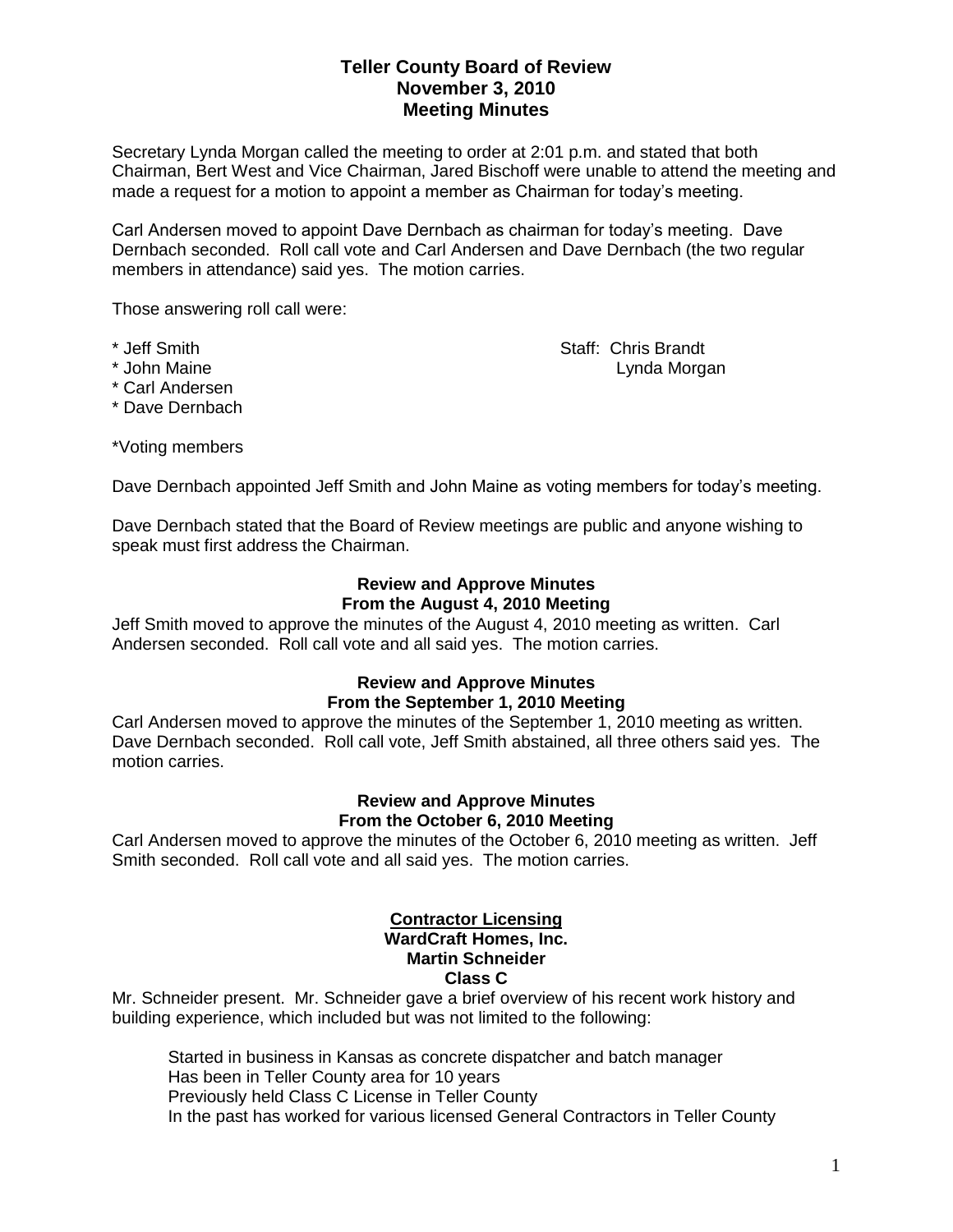Majority of work has been with modular home and commercial modular transport and set up and some stick built projects Has worked for modular producers Current position with WardCraft Homes, Inc. is as their project manager

The Board reviewed documents submitted by Mr. Schneider. There was discussion regarding the Letters of Reference submitted as well as the scope and range of previous work and what specific type of work Mr. Schneider did for L.D. Henderson. It was determined that additional Letters of Reference showing Class C type work would be required to meet the minimum requirements.

Dave Dernbach opened this matter up for public comment. No public comment. Close public comment.

Jeff Smith moved to grant WardCraft Homes, Inc. with Martin Schneider as examinee, a Class C License upon receipt of three Letters of Reference showing Class C type work. Carl Andersen seconded. Roll call vote and all said yes. The motion carries.

#### **Reactivation of License 3403C Champion Windows Company of Colorado Springs, LLC Clifford A. Hutton – new examinee Class C**

Mr. Hutton present. Mr. Hutton gave a brief overview of his recent work history and building experience, which included but was not limited to the following:

Been with Champion for 16 years and in the patio division for 15 years Product is mostly small residential sunroom additions Detailed discussion on type of building components used in standard construction of their product There is no heat or plumbing in the additions the company builds Uses licensed electricians Mr. Hutton is the Company's on site contact working from approved building plans Works with soils reports and engineering when needed to match any changes in wall

systems

Mr. Hutton provided financial documents to meet the licensing requirements as well as a General Liability Insurance Certificate.

The Board reviewed all documents submitted by Mr. Hutton; it was noted that the company name on the Worker's Compensation Insurance Certificate did not match the name on other documents submitted. Also, an updated General Liability Insurance Certificate with a completed Description of Operations and an updated policy effective date would be required along with one more Letter of Reference to meet the minimum requirements. There Board reviewed questions from the Class C test taken by Mr. Hutton. There was further discussion on Mr. Hutton's work experience and the scope and range of current construction methods used for the company's product.

Dave Dernbach opened the matter up for public comment. No public comment. Close public comment.

Carl Andersen moved to reactivate license 3403C for Champion Windows Company of Colorado Springs, LLC with Cliff A. Hutton as examinee, a Class C License upon receipt of one more Letter of Reference showing Class C type work and an updated Insurance Certificate with a completed Description of Operations and an updated effective policy date and a Worker's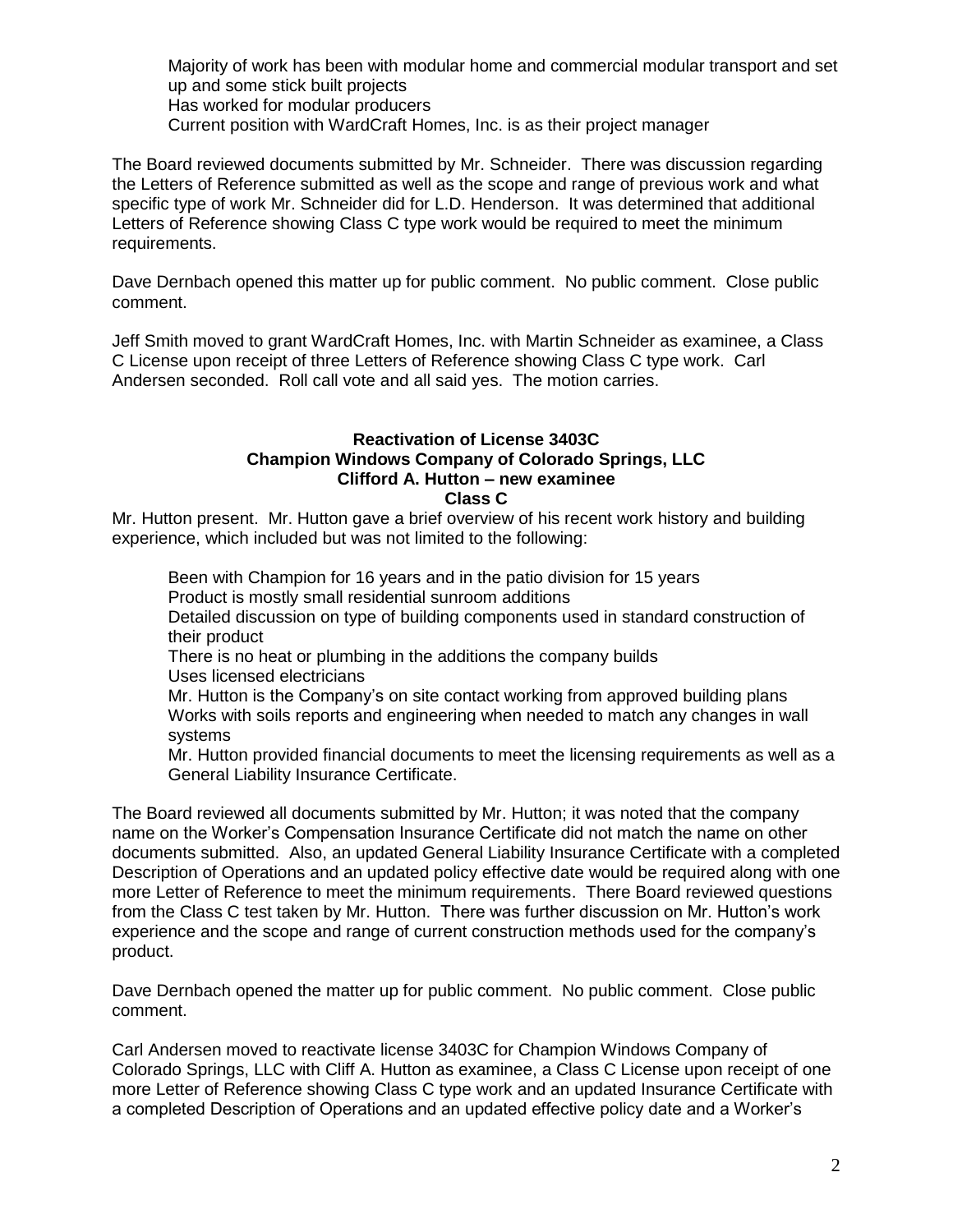Compensation Insurance Certificate with the corrected company name. Jeff Smith seconded. Roll call vote and all said yes. The motion carries.

## **Grant Drummond II Class C**

Mr. Drummond present. Mr. Drummond gave a brief overview of his recent work history and building experience, which included but was not limited to the following:

Built his first home from the ground up at the age of 14 years Holds an apprentice license for both plumbing and mechanical work Does all work but electrical Has previously held a special limited one-project license in Teller County to construct a single-family dwelling and everything went well with the project Has purchased land in Teller County and plans to build a 6,000 square foot residence

Dave Dernbach opened the matter up for public comment. Mark McNab of Marc Builders, Inc. was recognized and he made a comment on the value of hands on experience at an early age. Close public comment.

The Board reviewed documents submitted by Mr. Drummond and Mr. Drummond provided further details on the scope and range of work mentioned in the Letters of Reference submitted. Mr. Drummond provided an updated General Liability Insurance Certificate.

Jeff Smith moved to grant Grant Drummond II a Class C License. Carl Andersen seconded. Roll call vote and all said yes. The motion carries.

### **Reactivation of License 4275C Marc Builders, Inc. Mark S. McNab Class C**

Mr. McNab present. Mr. McNab gave a brief overview of his recent work history and building experience, which included but was not limited to the following:

Mr. McNab explained that when the company had a name change earlier in the year he thought the annual dues were paid at that time however the dues did not get paid and the license lapsed in May of 2010 Currently holds an A-1 License in El Paso Has held a State Contractor License in Florida Have several projects currently in Teller County

The Board reviewed documents submitted by Mr. McNab.

Dave Dernbach opened the matter up for public comment. No public comment. Close public comment.

Carl Andersen moved to reactivate License 4275C, Marc Builders, Inc. with Mark S. McNab as examinee. Jeff Smith seconded. Roll call vote and all said yes. The motion carries.